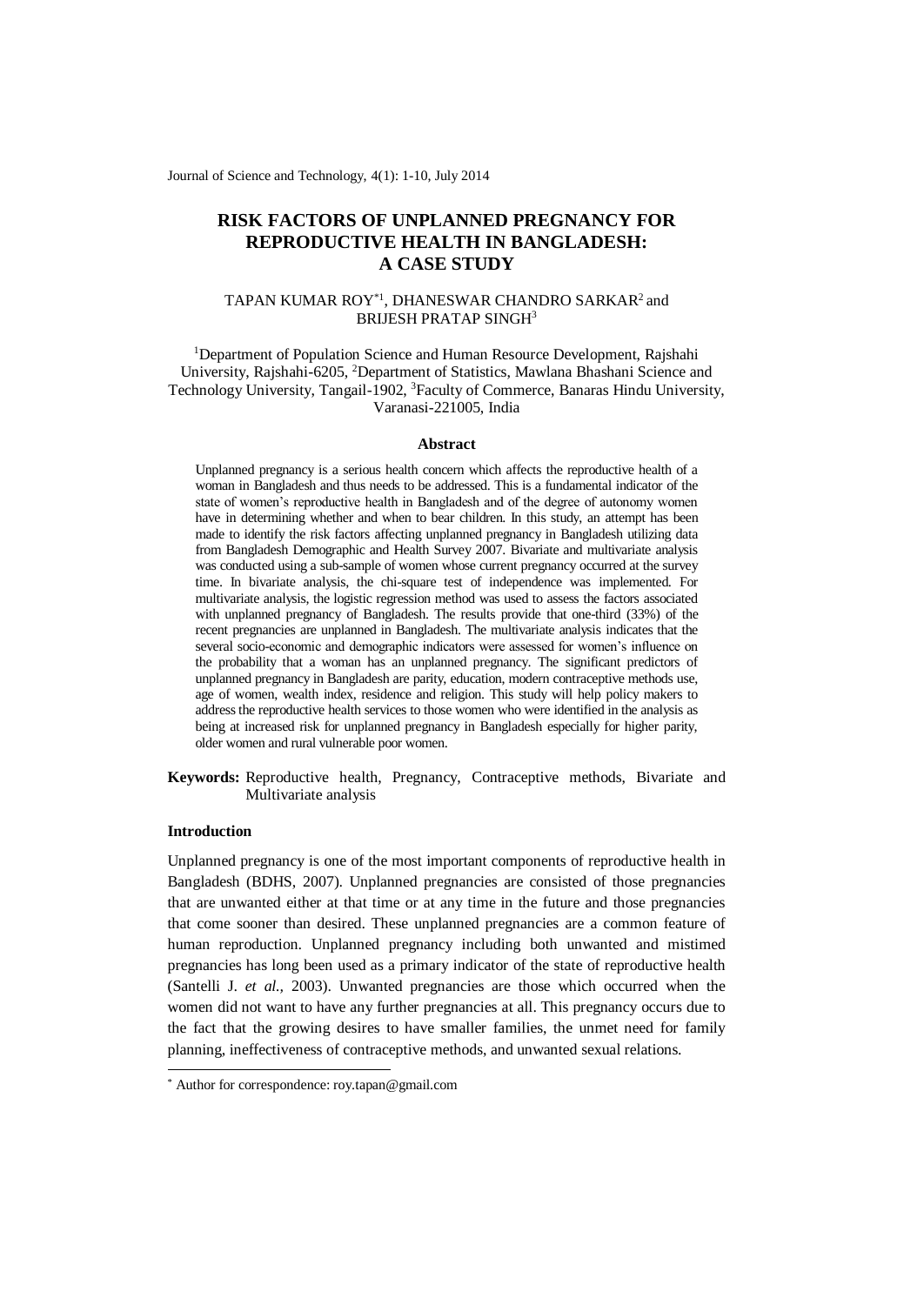In Asia, about 20 per cent of live births were unwanted by the mother at the time of conception and a similar proportion occurred sooner than desired (Adetunji 1998; Bankole and Westoff 1998). The consequences of unplanned pregnancy are serious, imposing appreciable burdens on children, women, men, families, and their societies (Grossman *et al.,* 1990). Studies conducted in developing countries indicate that women's age, level of education, number of children, and social and economic deprivation are the major determinants of unplanned pregnancy (Bongaarts J. 1997). Unplanned pregnancies tend to increase the average completed-family size, a sociological change that could increase rates of population and often stressing pressure on national resource availability and their distribution for use (Petro-Nustas and Al-Qutob, 2002). This research evidence suggests that women having unplanned pregnancies adopt poorer health behaviors and are at selectively higher risk of adverse pregnancy outcomes than are women with planned pregnancies (Joyce and Grossman, 1990 and Eggleston 1998).

In developing countries like as Bangladesh unplanned pregnancies are frequently considered to pose social or economic problems but their association with specific negative consequences has rarely been assessed. As a result it is treated as an important public health concern due to the association with adverse social and health outcomes, for both mothers and children. Those pregnancies are harmful for the health and well-being of women and their families (William, 1999). The BDHS 2007 presented that the proportion of unplanned pregnancies was high, at 29%, but differently distributed: 14% of births were considered unwanted, and 15% were considered mistimed or wanted later. In this context, it is to identify the risk factors for unplanned pregnancy of reproductive health among women in Bangladesh who are currently pregnant. In this study, an attempt has been also made to investigate the trends of unplanned pregnancy in Bangladesh.

### **Materials and Methods**

For this study, the data were drawn from the nationally representative 2007 Bangladesh Demographic and Health Survey (BDHS). The survey was conducted between March to August 2007 and employed a two-stage sample design to collect information on fertility, family planning, maternal and child health. In this survey, all ever married women of age 15-49 who were members of the households or visitors present at the time of interview and had slept in the sample households the night prior to the interview were selected and interviewed. For this purpose, women were identified as eligible for the individual interview and interviews were completed for 10,996 of them.

The response variable, woman's intention to produce the last pregnancy, is a retrospective measure of a woman's reproductive intentions. The respondents were asked about their pregnancy status that was pregnant at the time of survey. In this way, women were selected in this study on the basis of having been pregnant at the time of the interview. The analysis comprises 716 women who had a current pregnancy at the survey date.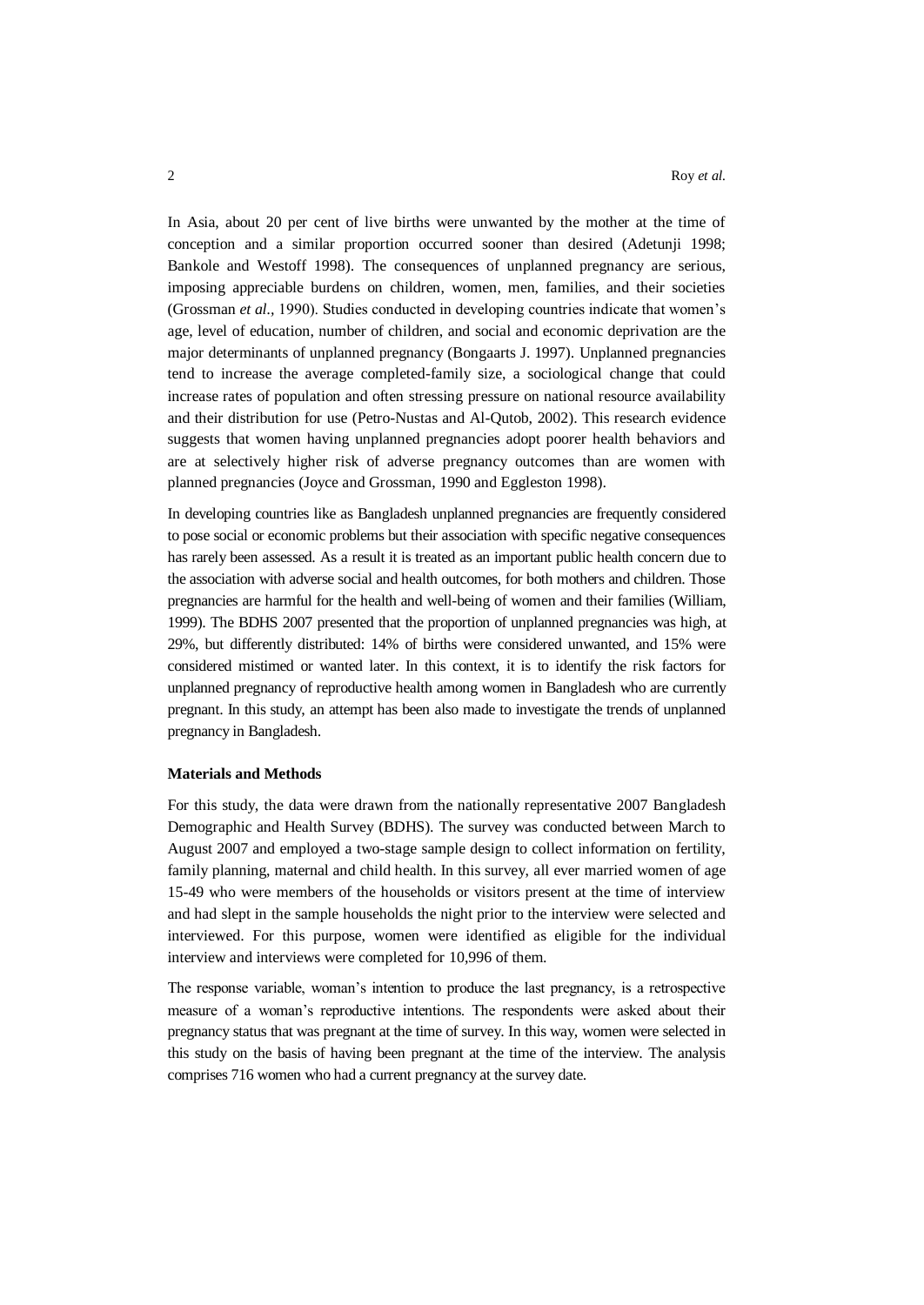In this study, bivariate tables were constructed to explore the relationship between unplanned pregnancy and some selected socioeconomic and demographic variables. Chisquare test was used to detect the influential factors within unplanned pregnancy from the constructed bivariate tables. Multivariate analysis such as, logistic regression was used to assess the factors associated with the odds of a pregnancy being unplanned considering responses on pregnancy intention as distinct motivations. Logistic regression analysis is similar to a linear regression model where the dependent variable is a dichotomous one, coded as 1 (event occurring) and 0 (event does not occurring). The independent variables can be ratio scale or interval level or categorical variables. The logistic regression calculates the probability or success over the probability of failure; the results of the analysis are in the form of an odds ratio. In this study, the probability of success is defined when unplanned pregnancy occurs.

The logistic regression model be described as follows:

Let,  $Y_i$  denote the dichotomous dependent variable for the i-th observation and

 $Y_i = 1$ , if the *i*-th individual is a success, i.e. unplanned pregnancy occurs and

 $Y_i = 0$ , if the *i*-th individual is a failure

$$
p_i = E(Y_i = 1 | X_i) = \frac{1}{1 + e^{-(\beta_0 + \theta_i X_i)}} \text{ where, } X_i \text{ is explanatory variable and}
$$
  

$$
1 - p_i = E(Y_i = 0 | X_i) = 1 - \frac{1}{1 + e^{-(\beta_0 + \beta_1 X_i)}} = \frac{1}{1 + e^{-(\beta_0 + \beta_i X_i)}}
$$

Therefore, we can write

$$
\frac{p_i}{1 - p_i} = e^{(\beta_0 + \beta_i X_i)}
$$
 (1)

Now if we take natural log of the equation (1) we obtain

$$
L_i = \log_e(\frac{p_i}{1 - p_i}) = \beta_0 + \beta_i X_i
$$
\n<sup>(2)</sup>

Here,  $p_i/(1-p_i)$  given in (1) is simply the odds ratio and  $L_i$  given in (2) is known as logodds. Let *Xi*1, *Xi*2, ..., *Xik* be the vector of k independent explanatory variables for the ith response. The logarithm of the ratio  $p_i$  and  $(1-p_i)$  gives the linear function of  $X_{ij}$  and the model (2) becomes,

$$
L_i = \log_e(\frac{p_i}{1 - p_i}) = \sum_{j=0}^{k} \beta_j X_{ij}
$$
\n(3)

The function (3) is a linear function of both the variables  $X$  and the parameter  $\beta$ . L is called the logit and hence the model (3) is called logistic regression model.

To estimate parameter of the above model, Cox suggested the maximum likelihood estimation method in place of standard OLS method and proposed the following function: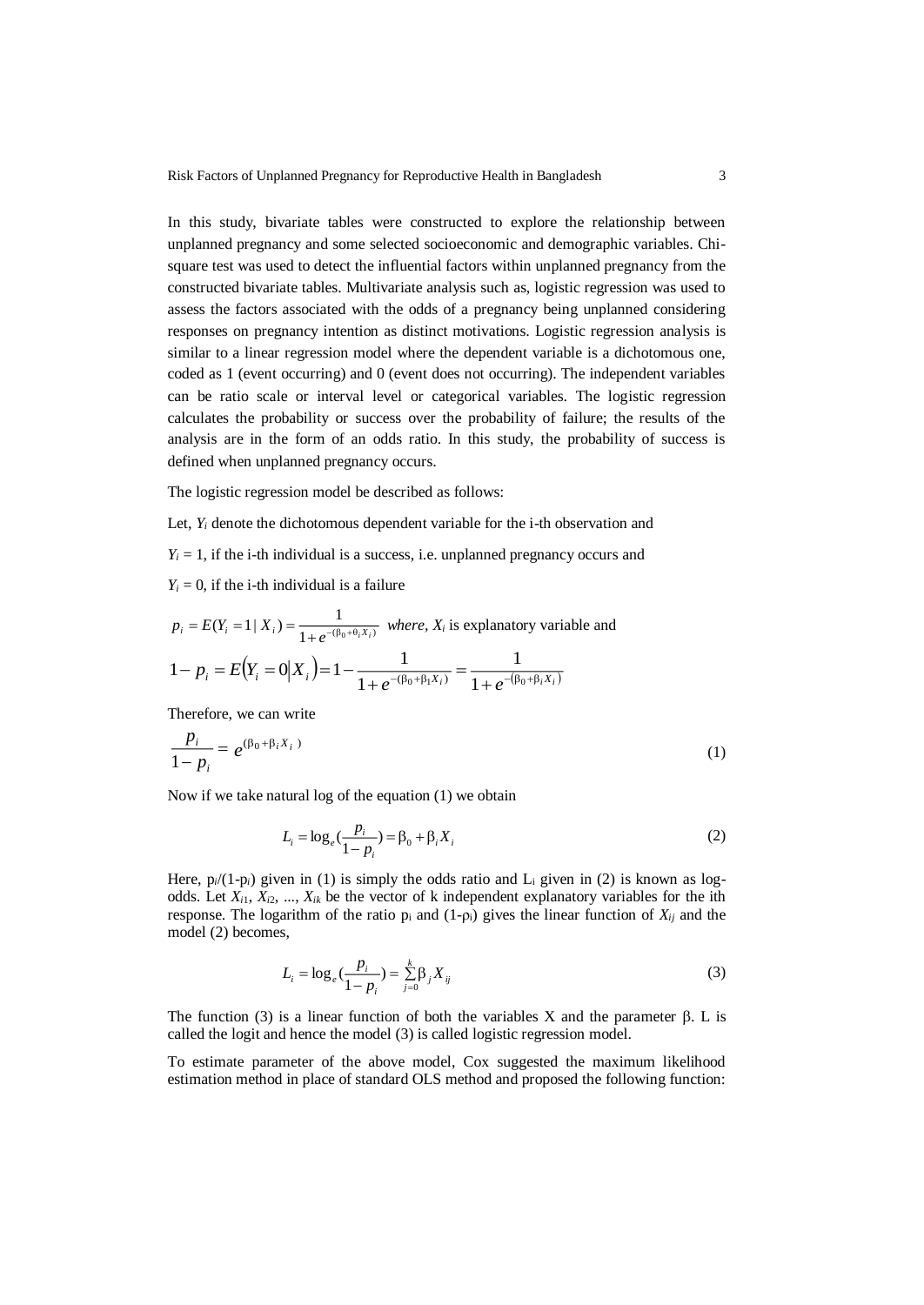4 Roy *et al.*

$$
L(\beta_0, \beta_1, ..., \beta_k) = \frac{\prod_{i=1}^{n} \exp(Y_i \sum_{j=0}^{k} \beta_j X_{ij})}{\prod_{i=1}^{n} \{1 + \exp(Y_i \sum_{j=0}^{k} \beta_j X_{ij})\}}
$$
  
= 
$$
\frac{\exp\{\sum_{i=1}^{n} \beta_j t_j\}}{\prod_{i=1}^{n} \{1 + \exp(Y_i \sum_{j=0}^{k} \beta_j X_{ij})\}}
$$
 where,  $t_j = \sum_{i=1}^{n} X_{ij} Y_j$ ,  $j = 0, 1, ..., k$ 

The log-likelihood function is given by

Log<sub>e</sub> 
$$
L(\beta_0, \beta_1, ..., \beta_k) = \sum_{j=0}^{k} \beta_j t_j - \sum_{i=1}^{n} \log_e \{1 + \exp(Y_i \sum_{j=0}^{k} \beta_j X_{ij})\}
$$

The solution of the above problem for the logistic model was employed by using SPSS packages.

## **Results**

Figure-1 shows the trends in percentage of unwanted and unplanned births of five BDHS surveys. The result shows that the proportions of unwanted births slightly decreased from 1993 to 1996 and then increased from 1999. The unwanted births are plateaued during a decade. It was a stagnant situation during three DHS surveys from 1999 to 2007. Figure-1 also indicates that unplanned births increased in 1999 but it has started to reduce in 2004 and it has decreased to 4 points in 2007. However, the decrease was entirely a result of the large percentage reduce in mistiming combined with small increases in unwanted pregnancy though the proportions of unplanned births in Bangladesh are very high.



Fig. 1. Trends in proportion of unwanted and unplanned births in Bangladesh.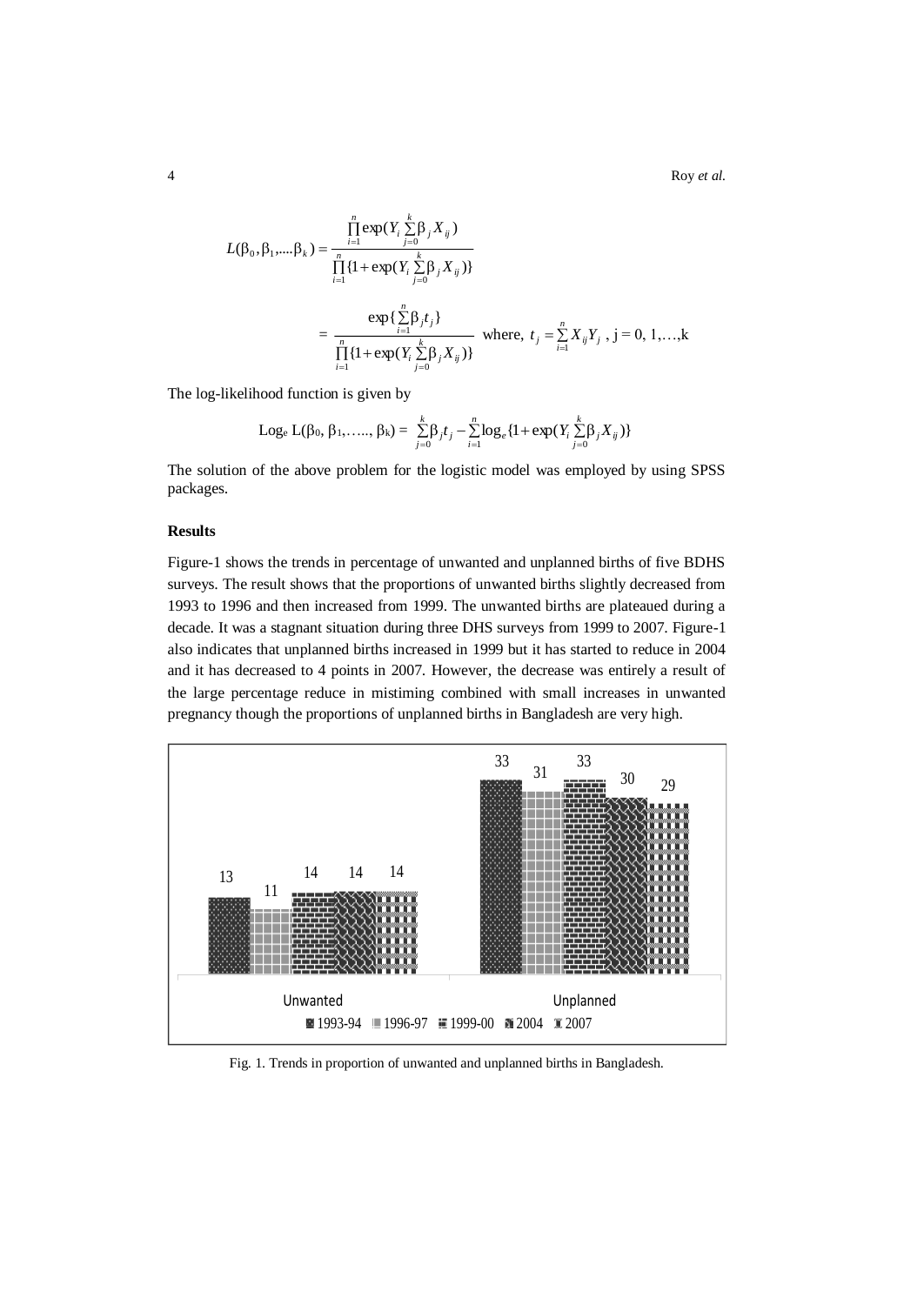The current fertility (TFR) rates were also stagnant during a decade from 1994 to 2004 and then it has decreased in 2007. It is interesting to note that if all unplanned births are removed from the total fertility rate, then the total fertility rate would below replacement level of fertility, as total wanted fertility rate is approximately 2.1 for all DHS surveys. The total unwanted fertility rates were increasing since 1996.

Table 1 represents the socioeconomic and demographic characteristics of women with unplanned and planned pregnancies. It shows that women who had recently been pregnant, 66.3% lived in rural area, while the remainder lived in urban area. Over half of the women had formal education either primary or secondary and over (30.0% from primary and 50.4% from secondary and higher). The 16.3% women came from poorest wealth index and 73.6% women married early ages i.e., before 18 years, the legal minimum age at marriage in Bangladesh. Most of the women (91.1%) follow Muslim religion.

Over two-thirds (68.9%) of the women had exposed to mass media and about sixty percent women (60.3%) ever used any modern contraceptive methods. One-third of them (32.3%) were form adolescent aged less than 20 years. Majority (81.3%) of the women had 0-2 births prior to the pregnancy.

Table 2 presents the bivariate analysis of the socioeconomic and demographic characteristics among ever married women who are currently pregnant by their current pregnancy intention status. Bivariate analysis indicates the distinction between women with unplanned pregnancies. In this study pregnancy intention status varied significantly with some of the socio-demographic variables. The result exhibits that unplanned pregnancies vary with urban-rural residence and unplanned pregnancy is higher in rural area than urban area in Bangladesh. Women education has a monotonic relationship with pregnancy intention status. Women with no formal education (37.1%) are more likely to have had an unplanned pregnancy than women with secondary or higher level of education (33.0%). This shows that unplanned pregnancy decreases monotonically with education.

Wealth index has an impact on pregnancy intention status. Women belong to poorest wealth quintile (41.9%) have more likely to have unplanned pregnancy than women belong to richest wealth quintile (30.1%). Whereas, socioeconomic variable with positively related with intended pregnancy status.

Unplanned pregnancies are more common among those women who had ever used any modern contraceptive methods than those women who didn't use any modern contraceptive methods of family planning. It shows highly significant relation with unplanned pregnancy and modern contraceptive method use. Unplanned pregnancies are higher among Muslim women as compared to their non-Muslim counterparts, 36.8% women have unplanned pregnancy, whereas, 25.0% women reported their pregnancy is unplanned. Women who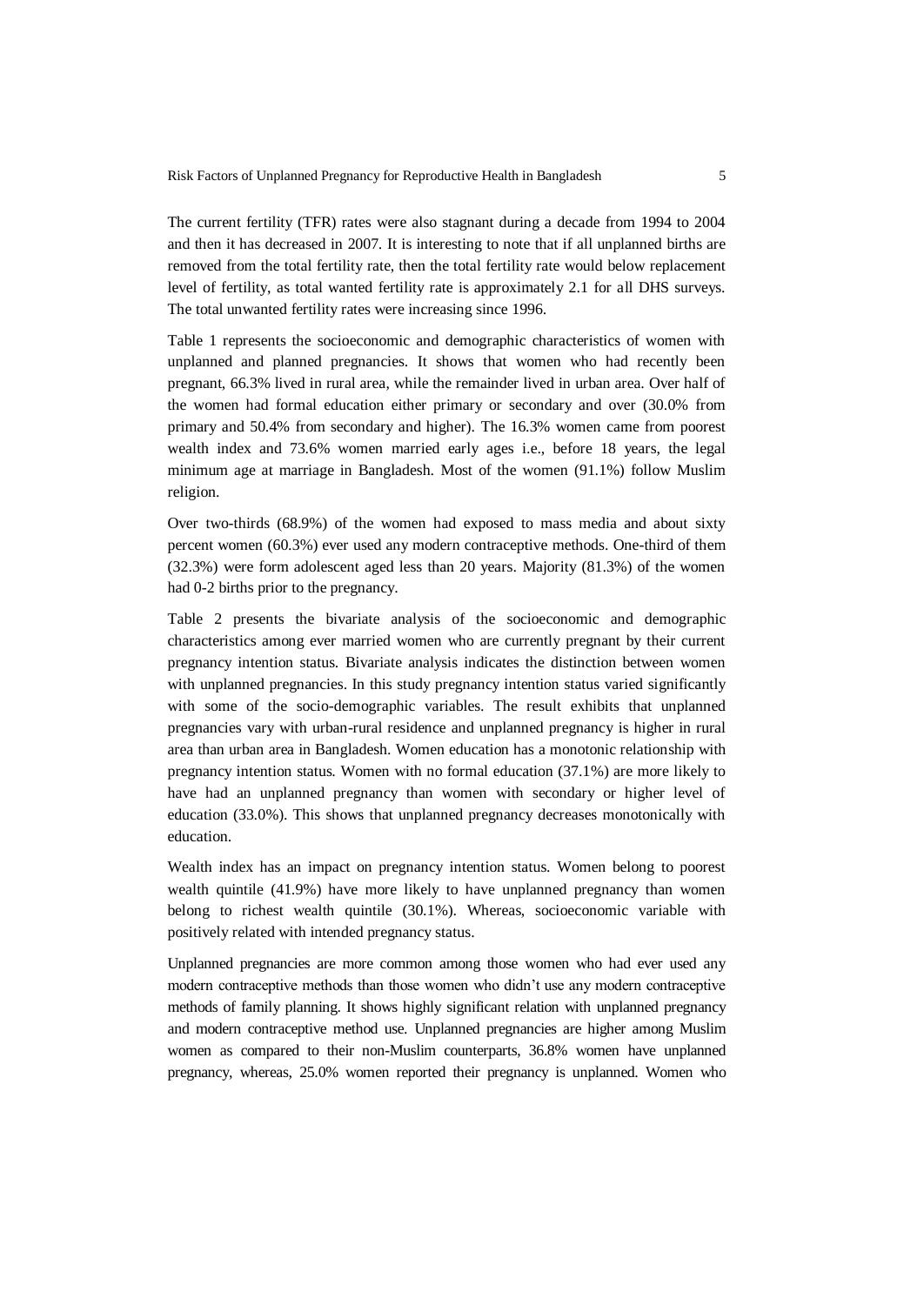exposed to mass media reported that those women are less likely to say that their pregnancy is unplanned than those women who are not exposed to mass media.

| Socioeconomic and demographic<br>characteristics | $\mathbf N$ | Percent (%) |
|--------------------------------------------------|-------------|-------------|
|                                                  |             |             |
| Residence                                        |             |             |
| Urban                                            | 241         | 33.7        |
| Rural                                            | 475         | 66.3        |
| Woman's education                                |             |             |
| No education                                     | 140         | 19.6        |
| Primary                                          | 215         | 30.0        |
| Secondary <sup>+</sup>                           | 361         | 50.4        |
| Wealth Index                                     |             |             |
| Poorest                                          | 117         | 16.3        |
| Poorer                                           | 143         | 20.0        |
| Middle                                           | 160         | 22.3        |
| Richer                                           | 130         | 18.2        |
| <b>Richest</b>                                   | 166         | 23.2        |
| Ever used modern contraceptive method            |             |             |
| N <sub>o</sub>                                   | 284         | 39.7        |
| Yes                                              | 432         | 60.3        |
| Age at marriage                                  |             |             |
| $<$ 18 years                                     | 527         | 73.6        |
| $\geq$ 18 years                                  | 189         | 26.4        |
| Religion                                         |             |             |
| Muslim                                           | 652         | 91.1        |
| Non-Muslim                                       | 64          | 8.9         |
| Mass media exposed                               |             |             |
| N <sub>o</sub>                                   | 493         | 68.9        |
| Yes                                              | 223         | 31.1        |
| Women's age                                      |             |             |
| $<$ 20 years                                     | 231         | 32.3        |
| $20-49$ years                                    | 485         | 67.7        |
| Parity                                           |             |             |
| $\leq$ 2 children                                | 582         | 81.3        |
| >2 children                                      | 134         | 18.7        |

**Table 1. Percent distribution of married women aged 15-49 who are currently pregnant, by selected socioeconomic and demographic characteristics, Bangladesh 2004.**

Women age is significantly related to pregnancy intention status. The proportion of women reporting their unplanned pregnancy increases as age increases. Women who marry at early ages (before 18 years) had the higher unplanned pregnancies than those whose marriage occurred at the ages after 18 years (legal age at marriage in Bangladesh). Increased parity has significant positive relation with unplanned pregnancies. The higher parity women (61.2%) reported more unplanned pregnancies than lower parity (29.9%).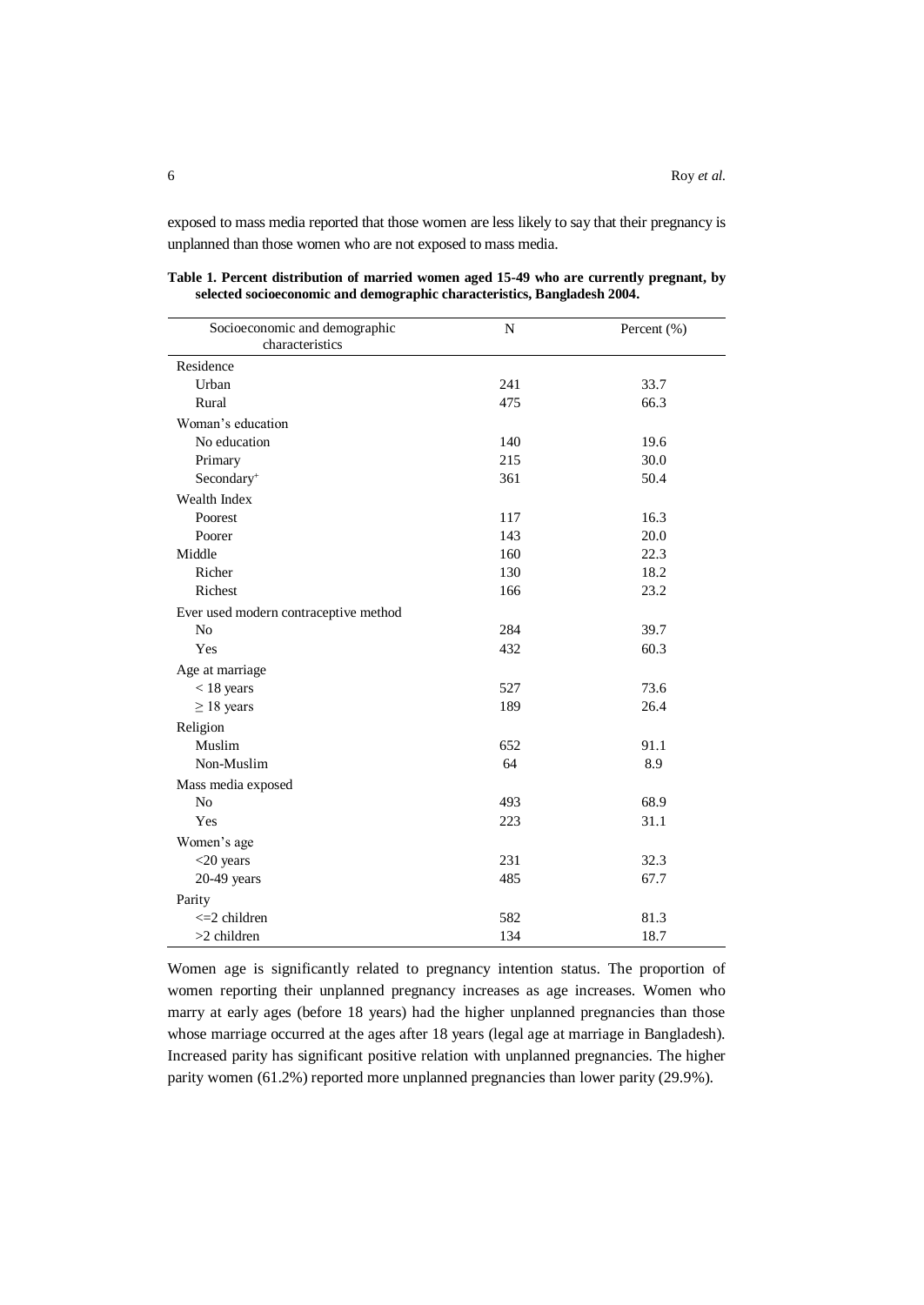Risk Factors of Unplanned Pregnancy for Reproductive Health in Bangladesh 7

| Characteristics                       | Planned | Unplanned | Total |
|---------------------------------------|---------|-----------|-------|
| Residence                             |         |           |       |
| Urban                                 | 65.1    | 34.9      | 100.0 |
| Rural                                 | 63.8    | 36.2      | 100.0 |
| Woman's education                     |         |           |       |
| No education                          | 62.9    | 37.1      | 100.0 |
| Primary                               | 60.5    | 39.5      | 100.0 |
| Secondary <sup>+</sup>                | 67.0    | 33.0      | 100.0 |
| Wealth index                          |         |           |       |
| Poorest                               | 58.1    | 41.9      | 100.0 |
| Poorer                                | 58.0    | 42.0      | 100.0 |
| Middle                                | 65.0    | 35.0      | 100.0 |
| Richer                                | 68.5    | 31.5      | 100.0 |
| Richest                               | 69.9    | 30.1      | 100.0 |
| Ever used modern contraceptive method |         |           |       |
| No                                    | 73.6    | 26.4      | 100.0 |
| Yes                                   | 58.1    | 41.9      | 100.0 |
| Religion                              |         |           |       |
| Muslim                                | 63.2    | 36.8      | 100.0 |
| Non-Muslim                            | 75.0    | 25.0      | 100.0 |
| Exposed to mass-media                 |         |           |       |
| No                                    | 63.3    | 36.7      | 100.0 |
| Yes                                   | 66.4    | 33.6      | 100.0 |
| Woman's age                           |         |           |       |
| $<$ 20 years                          | 68.8    | 31.2      | 100.0 |
| $20-49$ years                         | 62.1    | 37.9      | 100.0 |
| Age at marriage                       |         |           |       |
| $<$ 18 years                          | 61.9    | 38.1      | 100.0 |
| $\geq$ 18 years                       | 70.9    | 29.1      | 100.0 |
| Parity                                |         |           |       |
| $0 - 2$                               | 70.1    | 29.9      | 100.0 |
| >2                                    | 38.8    | 61.2      | 100.0 |

**Table 2. Percent distribution of married women aged 15-49 who are currently pregnant, by intention status, according to selected socio-demographic characteristics.**

In multivariate analysis, the relative importance of all the variables has to be examined simultaneously by prominent multivariate technique such as logistic regression. It can provide information of how important each variable is by itself. The variables which were used in the bivariate analysis all are included in the logistic model except division to control multicolinearity. The results of logistic regression analysis show that once all explanatory variables had been controlled for the covariates were associated with pregnancy intention status. Many of the variables that showed significance in the bivariate analysis failed to show a significant overall relationship to the dependent variable in the multivariate analysis. In this section, only significant variables in logistic regression are discussed.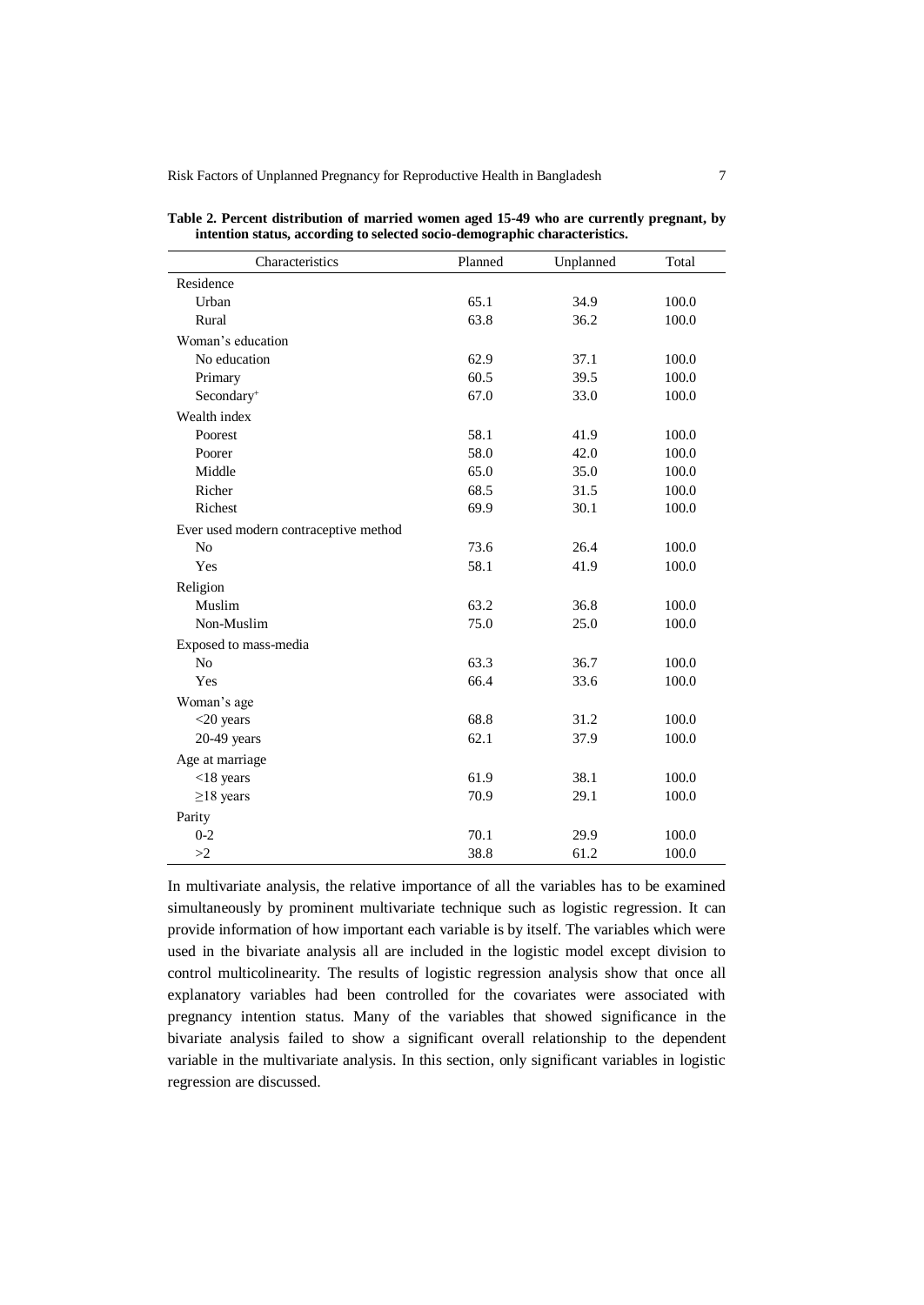| Characteristics                 | Coefficient | S.E.                     | Odds ratio | 95% C.I.                 |                          |
|---------------------------------|-------------|--------------------------|------------|--------------------------|--------------------------|
|                                 |             |                          |            | Lower                    | Upper                    |
| Residence                       |             |                          |            |                          |                          |
| Rural                           | 0.319       | 0.101                    | $1.376***$ | 1.182                    | 1.754                    |
| Urban®                          |             |                          | 1.000      |                          |                          |
| Woman's education               |             |                          |            |                          |                          |
| No education                    | 0.580       | 0.137                    | $1.346***$ | 1.115                    | 1.537                    |
| Primary                         | 0.418       | 0.131                    | 1.219**    | 1.175                    | 1.962                    |
| Secondary <sup>+®</sup>         |             |                          | 1.000      |                          |                          |
| Wealth index                    |             |                          |            |                          |                          |
| Poorest                         | 0.423       | 0.122                    | $1.531*$   | 1.508                    | 1.869                    |
| Poorer                          | 0.720       | 0.178                    | 1.489**    | 1.142                    | 2.658                    |
| Middle                          | 0.253       | 0.233                    | 1.288      | 0.748                    | 2.220                    |
| Richer                          | 0.147       | 0.277                    | 1.158      | 0.673                    | 1.993                    |
| Richest <sup>®</sup>            |             |                          | 1.000      |                          |                          |
| Modern contraceptive method use |             |                          |            |                          |                          |
| N <sub>0</sub>                  | $-0.740$    | 0.183                    | $0.477***$ | 0.333                    | 0.682                    |
| $Yes^{\circledR}$               |             |                          | 1.000      |                          |                          |
| Religion                        |             |                          |            |                          |                          |
| Muslim                          | 0.541       | 0.315                    | $1.717*$   | 1.604                    | 1.865                    |
| Non-Muslim®                     |             |                          | 1.000      |                          |                          |
| Mass-media exposure             |             |                          |            |                          |                          |
| N <sub>0</sub>                  | 0.048       | 0.185                    | 1.049      | 0.731                    | 1.507                    |
| $Yes^{\circledR}$               |             |                          | 1.000      |                          |                          |
| Woman's age                     |             |                          |            |                          |                          |
| $\leq$ 20 years <sup>®</sup>    |             |                          | 1.000      |                          |                          |
| $20-49$ years                   | 0.238       | 0.149                    | $1.368***$ | 1.178                    | 1.503                    |
| Age at marriage                 |             |                          |            |                          |                          |
| $<$ 18 years <sup>®</sup>       | 0.108       | 0.207                    | 1.114      | 0.742                    | 1.672                    |
| $\geq$ 18 years                 |             |                          | 1.000      |                          |                          |
| Parity                          |             |                          |            |                          |                          |
| $0 - 2$                         | $-0.456$    | 0.237                    | $0.233***$ | 0.147                    | 0.371                    |
| >2                              |             | $\overline{\phantom{0}}$ | 1.000      | $\overline{\phantom{a}}$ | $\overline{\phantom{a}}$ |

**Table 3. Results of logistic regression model showing likelihood that a woman's pregnancy was unplanned by selected socio-demographic characteristics.**

Note: \*P<0.10, \*\*P<0.05, \*\*\*P<0.01, \*\*\*\*P<0.001

Table 3 also shows that once all explanatory variables had been controlled for residences are significantly associated with pregnancy intention status. The result exhibits that rural women are 1.4 times more likely than urban women to say that their pregnancy is unplanned. The similar pattern is exhibited in bivariate analysis. Education has a significant effect on the likelihood of an unplanned pregnancy. Women with no education and women with primary education have the 1.3 times higher and 1.2 times higher respectively than women with secondary and more education to report that their most recent current pregnancy is unplanned. As the women's economic condition increases, the unplanned pregnancy status of women decreases. Women with poorest wealth quintal have 1.5 times higher odds of being unplanned pregnancy than women belong to richest wealth quintal. Women who are not using modern contraceptive methods of family planning are 53percent less likely to have unplanned births than women who are using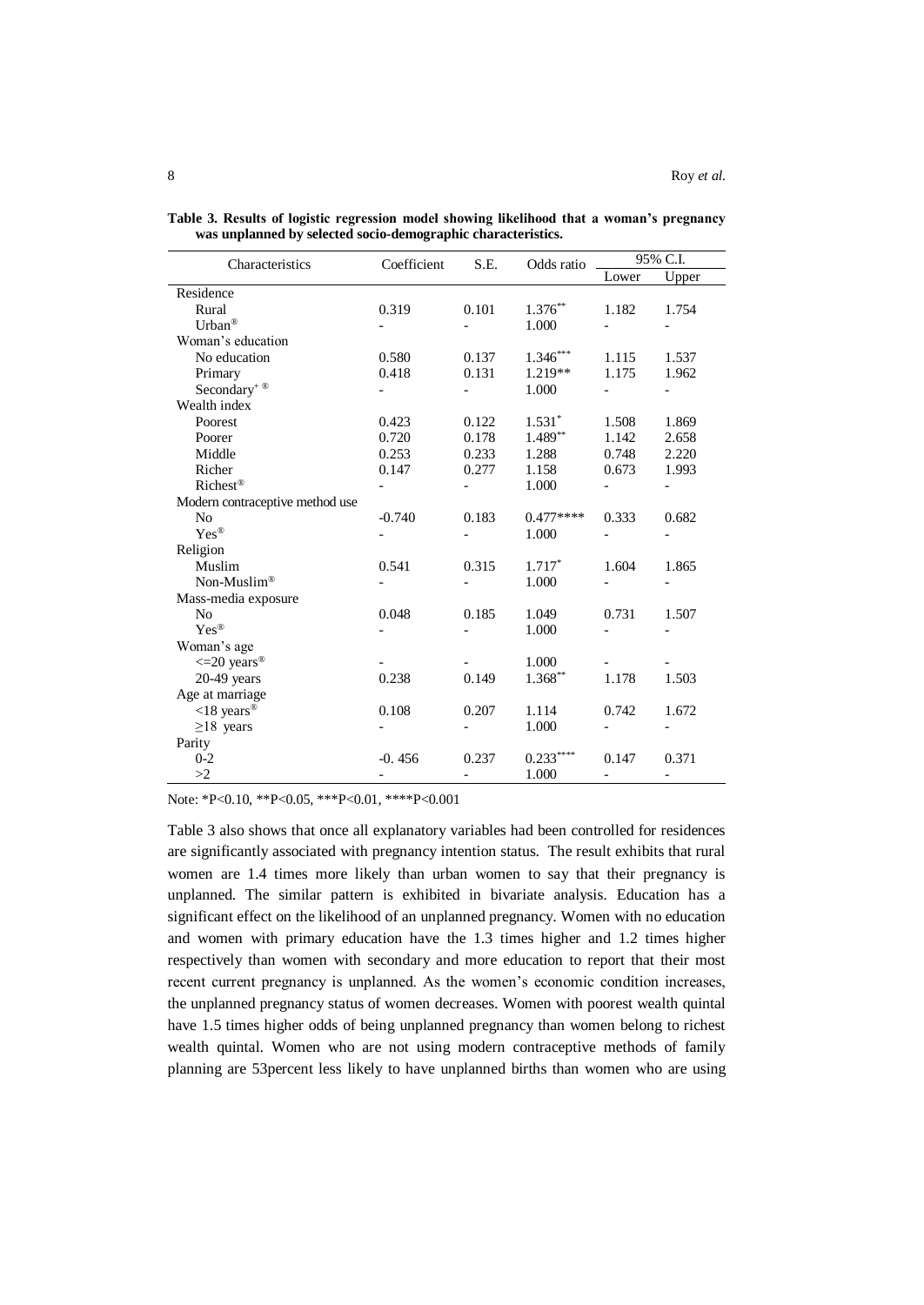any modern contraceptive methods. Muslim women have 1.7 times more likely to give unplanned births than non-Muslim women. Woman age and parity are the most important demographic covariates influence unplanned pregnancies. Older women are 1.4 times more likely than younger women to have classified their most recent pregnancy as unplanned. Unplanned pregnancies monotonically increase with parity. Women with less than 2 children are 77% lower chances of being unplanned pregnancies than women with more than 2 children. It shows highly significant relationship.

#### **Discussions**

In this study, the risk factors of unplanned pregnancy in Bangladesh have been observed by using BDHS 2007 data. The results indicate that the prevalence of unplanned pregnancy has slightly reduced in the recent survey although the unwanted pregnancy in Bangladesh is still high and it declines little bit.

Socioeconomic conditions affecting unplanned pregnancies have been investigated using logistic regression analysis to find out the effects of each of the factors net of the effects of other covariates in this analysis. Several study findings provide that some socioeconomic characteristics such as education, socioeconomic status, place of residence, and demographic characteristics- women's age, parity are significant associated with pregnancy intention status (Marston and Clelend 2003). The significant differences in pregnancy intention status in Bangladesh that emerged by residence suggest that family planning services need to be expanded or improved in urban. Such regional disparities may be due to cultural factors as well as to differences in the availability and quality of family planning services. Unfortunately, the BDHS data does not collect information on the above cultural factors.

Education has emerged as important predictor for deciding pregnancy intention status. Unplanned pregnancies are available among illiterate and lower educated women compared to women who had higher level of education. Women who had no education or primary education are more likely than those who had secondary and higher education to have had an unplanned pregnancy. This may be due to the fact that illiterate women might have more modest expectations of their ability to control the timing of their pregnancies. Adetunji (1998) observed the similar findings in Egypt, Indonesia, and Morocco.

The result presents that modern contraceptive methods use is highly significant association with the likelihood of unplanned pregnancy. Those who ever used modem contraceptive methods are more likely than nonusers to report that their pregnancy had been unplanned. There exists a lack of association between contraceptive knowledge and pregnancy intention status. It may indicate that awareness does not always indicate an ability to obtain methods and to use the proper contraceptive methods correctly and effectively (Henshaw 1998). This finding also provides the need for further research in several areas. In addition, the biases inherent in reporting retrospective attitudes toward